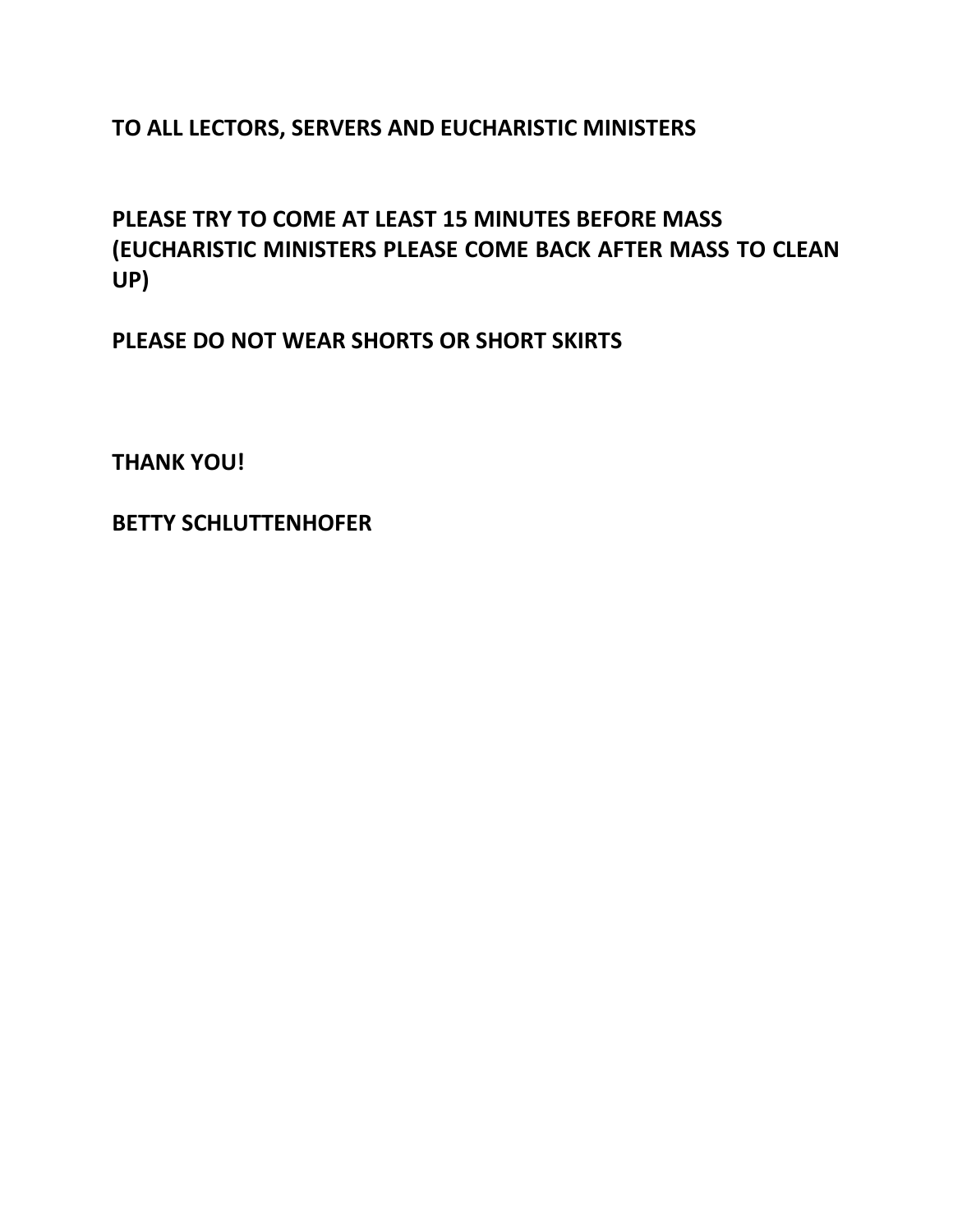## **EUCHARISTIC MINISTERS**

| January 4 & 5              |                                         | <b>January 11 &amp; 12</b> |                                  |  |
|----------------------------|-----------------------------------------|----------------------------|----------------------------------|--|
| 4:30PM Mass                |                                         | 4:30PM Mass                |                                  |  |
| 3H                         | <b>Jane Grote-Coordinator</b>           | 3H                         | <b>Arlene Conlon-Coordinator</b> |  |
| 1 <sub>C</sub>             | <b>Deacon Bill</b>                      | 1 <sub>C</sub>             | <b>Deacon Henry</b>              |  |
| 2C                         | <b>Anne Hambrick</b>                    | 2C                         | <b>Mary Griesemer</b>            |  |
| 5C                         | <b>Maria Lopez</b>                      | 5C                         | <b>Brian Perry</b>               |  |
| 6C                         | <b>Lucas Lopez</b>                      | 6C                         | <b>Tommy Perry</b>               |  |
|                            |                                         |                            |                                  |  |
|                            | 10:00AM Mass                            | 10:00AM Mass               |                                  |  |
| 3H                         | <b>Betty Schluttenhofer-Coordinator</b> | 3H                         | <b>B. Pierani-Coordinator</b>    |  |
| 1 <sub>C</sub>             | <b>Deacon Henry</b>                     | 1 <sub>C</sub>             | <b>Deacon Bill</b>               |  |
| 2C                         | <b>Larry Barber (Drex)</b>              | 2C                         | <b>Julie Broughton (Drex)</b>    |  |
| 5C                         | Don Broughton (Drex)                    | 5C                         | <b>Allan Cook (Drex)</b>         |  |
| 6H                         | <b>Barb Freudenberg (Drex)</b>          | 6H                         | <b>Verna Lawhorn (Drex)</b>      |  |
| 7H                         | <b>George Freudenberg (Parking)</b>     | <b>7H</b>                  | <b>Mary Ann McGraw (Parking)</b> |  |
| 8C                         | <b>Donna Conlon (Parking)</b>           | 8C                         | <b>Allison Geers (Parking)</b>   |  |
| 9C                         | <b>Kathy Hammond (Parking)</b>          | 9C                         | <b>Emily Geers (Parking)</b>     |  |
|                            | 10C Bob Hilvers (Parking)               |                            | 10C Kate Geers (Parking)         |  |
|                            |                                         |                            |                                  |  |
| <b>January 18 &amp; 19</b> |                                         |                            | <b>January 25 &amp; 26</b>       |  |
| 4:30PM Mass                |                                         |                            | 4:30PM Mass                      |  |
| 3H                         | <b>Deacon Bill-Coordinator</b>          | 3H                         | Joanne Krekeler-Coordinator      |  |
| 1 <sub>C</sub>             | <b>Jack Zimmerman</b>                   | 1 <sub>C</sub>             | <b>Maria Lopez</b>               |  |
| 2C                         | <b>Mary Sies</b>                        | 2C                         | <b>Lucas Lopez</b>               |  |
| 5C                         | <b>Mary Staun</b>                       | 5C                         | <b>Chris Conlon</b>              |  |
| 6C                         | <b>Sandy Suedkamp</b>                   | 6C                         | <b>Mary Griesemer</b>            |  |
|                            |                                         |                            |                                  |  |
|                            | 10:00AM Mass                            | 10:00AM Mass               |                                  |  |
| 3H                         | <b>Betsy Jacquez-Coordinator</b>        | 3H                         | Donna Laake-Coordinator          |  |
| 1C                         | <b>Deacon Henry</b>                     | 1 <sub>C</sub>             | <b>Deacon Henry</b>              |  |
| 2C                         | Lexi Lackmeyer (Drex)                   | 2C                         | <b>Maureen Brusman (Drex)</b>    |  |
| 5C                         | Damara Lackmeyer (Drex)                 | 5C                         | <b>Jeanne Sanker (Drex)</b>      |  |
| 6H                         | <b>Marjorie McKinley (Drex)</b>         | 6H                         | <b>Barry Smith (Drex)</b>        |  |
| <b>7H</b>                  | <b>Maria Meinking (Parking)</b>         | <b>7H</b>                  | <b>Helen Wagner (Parking)</b>    |  |
| 8C                         | <b>Kathy Mumper (Parking)</b>           | 8C                         | Lois Schneider (Parking)         |  |
| 9C                         | <b>Joanne Nie (Parking)</b>             | 9C                         | <b>Debbie Simon (Parking)</b>    |  |
| <b>10C</b>                 | <b>Jackie Osterman (Parking</b>         | <b>10C</b>                 | <b>Mia Tullo (Parking)</b>       |  |
|                            |                                         |                            |                                  |  |
|                            |                                         |                            |                                  |  |
|                            |                                         |                            |                                  |  |
|                            |                                         |                            |                                  |  |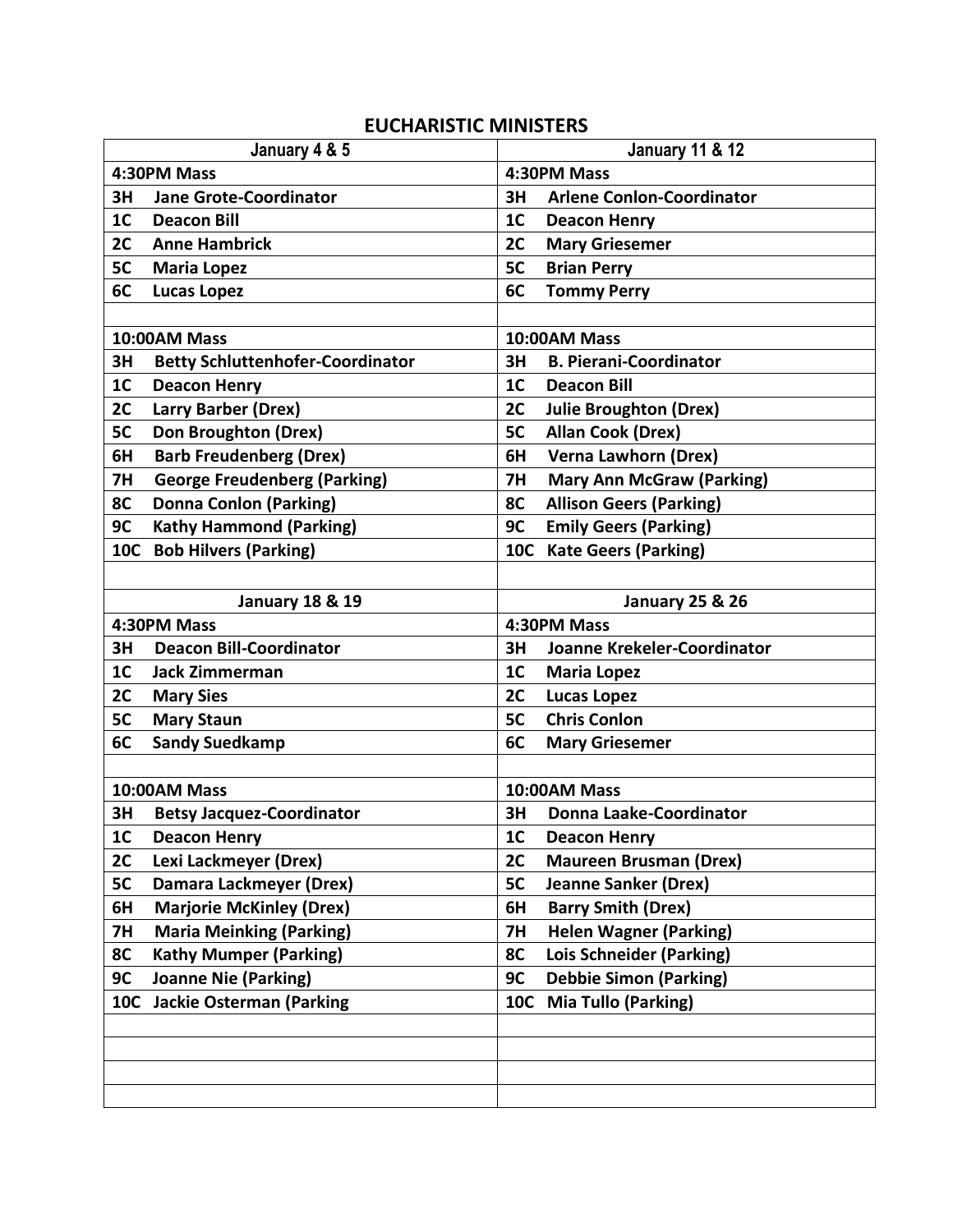| February 1 & 2                                |                                     | February 8 & 9                       |                                         |  |
|-----------------------------------------------|-------------------------------------|--------------------------------------|-----------------------------------------|--|
| 4:30PM Mass                                   |                                     | 4:30PM Mass                          |                                         |  |
| 3H                                            | <b>Barb Freudenberg-Coordinator</b> | 3H                                   | <b>Arlene Conlon-Coordinator</b>        |  |
| 1 <sub>C</sub>                                | <b>George Freudenberg</b>           | 1 <sub>C</sub>                       | <b>Mary Sies</b>                        |  |
| 2C                                            | <b>Anne Hambrick</b>                | 2C                                   | <b>Jack Zimmerman</b>                   |  |
| 5C                                            | <b>Tommy Perry</b>                  | 5C                                   | <b>Chris Conlon</b>                     |  |
| 6C                                            | <b>Brian Perry</b>                  | 6C                                   | <b>Mary Griesemer</b>                   |  |
|                                               |                                     |                                      |                                         |  |
|                                               | 10:00AM Mass                        |                                      | 10:00AM Mass                            |  |
| 3H<br><b>Betty Schluttenhofer-Coordinator</b> |                                     | 3H<br><b>Donna Laake-Coordinator</b> |                                         |  |
| 1 <sub>C</sub>                                | <b>Deacon Bill</b>                  | 1 <sub>C</sub>                       | <b>Deacon Bill</b>                      |  |
| 2C                                            | <b>Don Broughton (Drex)</b>         | 2C                                   | <b>Julie Broughton (Drex)</b>           |  |
| 5C                                            | <b>Donna Conlon (Drex)</b>          | 5C                                   | <b>Allan Cook (Drex)</b>                |  |
| 6H                                            | <b>Kathy Hammond (Drex)</b>         | 6H                                   | <b>Verna Lawhorn (Drex)</b>             |  |
| <b>7H</b>                                     | <b>Allison Geers (Parking)</b>      | <b>7H</b>                            | <b>Mary Ann McGraw (Parking)</b>        |  |
| 8C                                            | <b>Emily Geers (Parking)</b>        | 8C                                   | Lexi Lackmeyer (Parking)                |  |
| 9C                                            | <b>Kate Geers (Parking)</b>         | 9C                                   | <b>Damara Lackmeyer (Parking)</b>       |  |
| <b>10C</b>                                    | <b>Maureen Brusman (Parking)</b>    |                                      | 10C Bob Hilvers (Parking)               |  |
|                                               |                                     |                                      |                                         |  |
| February 15 & 16                              |                                     |                                      | February 22 & 23                        |  |
|                                               | 4:30PM Mass                         | 4:30PM Mass                          |                                         |  |
| 3H                                            | Joanne Krekeler-Coordinator         |                                      | <b>Jane Grote-Coordinator</b>           |  |
| 1 <sub>C</sub>                                | <b>Deacon Bill</b>                  | 1 <sub>C</sub>                       | <b>Deacon Bill</b>                      |  |
| 2C                                            | <b>Sandy Suedkamp</b>               | 2C                                   | <b>Mary Staun</b>                       |  |
| 5C                                            | <b>Maria Lopez</b>                  | 5C                                   | <b>Brian Perry</b>                      |  |
| 6C                                            | <b>Lucas Lopez</b>                  | 6C                                   | <b>Tommy Perry</b>                      |  |
|                                               |                                     |                                      |                                         |  |
|                                               | 10:00AM Mass                        |                                      | 10:00AM Mass                            |  |
| 3H                                            | <b>Bill Pierani-Coordinator</b>     | 3H                                   | <b>Betty Schluttenhofer-Coordinator</b> |  |
| 1C                                            | <b>Deacon Bill</b>                  | 1C                                   | <b>Deacon Bill</b>                      |  |
| 2C                                            | <b>Marjorie McKinley (Drex)</b>     | 2C                                   | Lois Schneider (Drex)                   |  |
| 5C                                            | <b>Maria Meinking (Drex)</b>        | 5C                                   | <b>Debbie Simon (Drex)</b>              |  |
| 6H                                            | <b>Kathy Mumper (Drex)</b>          | 6H                                   | <b>Helen Wagner (Drex)</b>              |  |
| <b>7H</b>                                     | <b>Joanne Nie (Parking)</b>         | <b>7H</b>                            | <b>Don Broughton (Parking)</b>          |  |
| 8C                                            | <b>Mary Ann Williams (Parking)</b>  | 8C                                   | <b>Barry Smith (Parking)</b>            |  |
| 9C                                            | <b>Jackie Osterman (Parking)</b>    | 9C                                   | <b>Mia Tullo (Parking)</b>              |  |
| 10C                                           | <b>Jeanne Sanker (Parking)</b>      | <b>10C</b>                           | <b>Maureen Brusman (Parking)</b>        |  |
|                                               |                                     |                                      |                                         |  |
|                                               |                                     |                                      |                                         |  |
|                                               |                                     |                                      |                                         |  |
|                                               |                                     |                                      |                                         |  |
|                                               |                                     |                                      |                                         |  |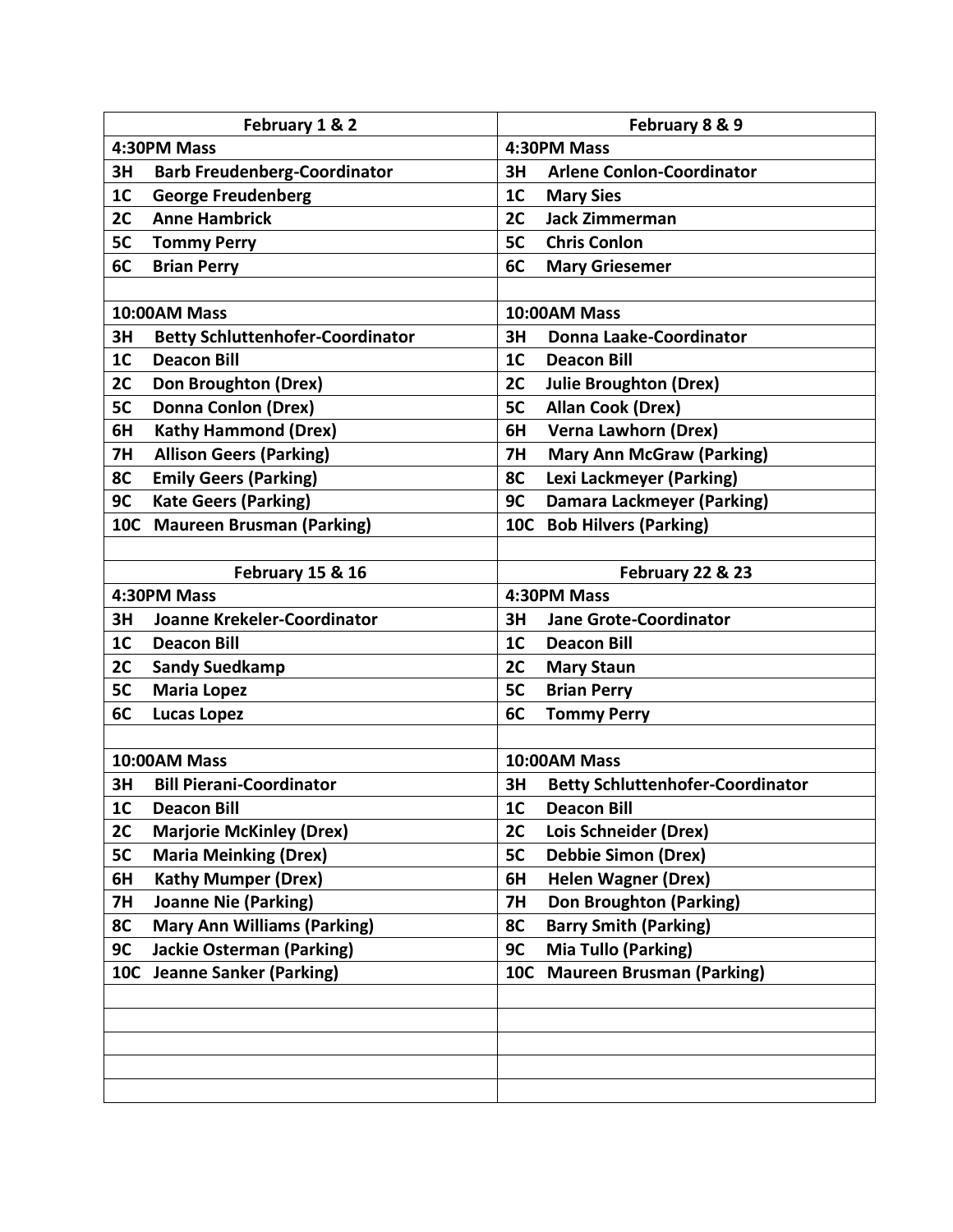| <b>February 26 Ash Wednesday</b> |                                         | Februar 29 & March 1 |                                     |  |
|----------------------------------|-----------------------------------------|----------------------|-------------------------------------|--|
| 7:45AM Mass                      |                                         | 4:30PM Mass          |                                     |  |
| 3H                               | <b>Deacon Bill-Coordinator</b>          | 3H                   | <b>Arlene Conlon-Coordinator</b>    |  |
| 1 <sub>C</sub>                   | <b>Joanne Nie</b>                       | 1 <sub>C</sub>       | <b>Sandy Suedkamp</b>               |  |
| 2C                               | <b>Mary Ann McGraw</b>                  | 2C                   | <b>Anne Hambrick</b>                |  |
|                                  |                                         | 5C                   | <b>Mary Sies</b>                    |  |
|                                  | 7:00PM Mass                             | 6C                   | <b>Jack Zimmerman</b>               |  |
| 3H                               | <b>Betsy Jacquez-Coordinator</b>        |                      |                                     |  |
| 1 <sub>C</sub>                   | <b>Deacon Henry</b>                     |                      | 10:00AM Mass                        |  |
| 2C                               | <b>Jeanne Sanker</b>                    | 3H                   | <b>Donna Laake-Coordinator</b>      |  |
| 5C                               | <b>Donna Conlon</b>                     | 1 <sub>C</sub>       | <b>Deacon Bill</b>                  |  |
| 6C                               | Verna Lawhorn                           | 2C                   | <b>Julie Broughton (Drex)</b>       |  |
|                                  |                                         | 5C                   | <b>Donna Conlon (Drex)</b>          |  |
|                                  |                                         | 6H                   | <b>Barb Freudenberg (Drex)</b>      |  |
|                                  |                                         | 7H                   | <b>George Freudenberg (Parking)</b> |  |
|                                  |                                         | 8C                   | <b>Kathy Hammond (Parking)</b>      |  |
|                                  |                                         | 9C                   | <b>Mary Ann McGraw (Parking)</b>    |  |
|                                  |                                         | <b>10C</b>           | <b>Mary Ann Williams (Parking)</b>  |  |
|                                  |                                         |                      |                                     |  |
|                                  | <b>March 7 &amp; 8</b>                  |                      | March 14 & 15                       |  |
|                                  | 4:30PM Mass                             | 4:30PM Mass          |                                     |  |
| 3H                               | <b>Jane Grote-Coordinator</b>           | 3H                   | <b>Betsy Jacquez-Coordinator</b>    |  |
| 1 <sub>C</sub>                   | <b>Deacon Bill</b>                      | 1 <sub>C</sub>       | <b>Deacon Henry</b>                 |  |
| 2C                               | <b>Mary Staun</b>                       | 2C                   | <b>Sandy Suedkamp</b>               |  |
| 5C                               | <b>Chris Conlon</b>                     | 5C                   | <b>Maria Lopez</b>                  |  |
| 6C                               | <b>Mary Griesemer</b>                   | 6C                   | <b>Lucas Lopez</b>                  |  |
|                                  |                                         |                      |                                     |  |
| 10:00AM Mass                     |                                         | 10:00AM Mass         |                                     |  |
| 3H                               | <b>Betty Schluttenhofer-Coordinator</b> | 3H                   | <b>Donna Laake-Coordinator</b>      |  |
| 1C                               | <b>Deacon Henry</b>                     | 1C                   | <b>Deacon Henry</b>                 |  |
| 2C                               | <b>Allan Cook (Drex)</b>                | 2C                   | <b>Kathy Mumper (Drex)</b>          |  |
| 5C                               | <b>Verna Lawhorn (Drex)</b>             | 5C                   | Joanne Nie (Drex)                   |  |
| 6H                               |                                         |                      |                                     |  |
|                                  | <b>Marjorie McKinley (Drex)</b>         | 6H                   | <b>Jeanne Sanker (Drex)</b>         |  |
| <b>7H</b>                        | <b>Maria Meinking (Parking)</b>         | <b>7H</b>            | <b>Mia Tullo (Parking)</b>          |  |
| 8C                               | <b>Allison Geers (Parking)</b>          | 8C                   | Lexi Lackmeyer (Parking)            |  |
| 9C                               | <b>Emily Geers (Parking)</b>            | 9C                   | <b>Damara Lackmeyer (Parking</b>    |  |
| 10C                              | <b>Kate Geers (Parking)</b>             | <b>10C</b>           | <b>Bob Hilvers (Parking)</b>        |  |
|                                  |                                         |                      |                                     |  |
|                                  |                                         |                      |                                     |  |
|                                  |                                         |                      |                                     |  |
|                                  |                                         |                      |                                     |  |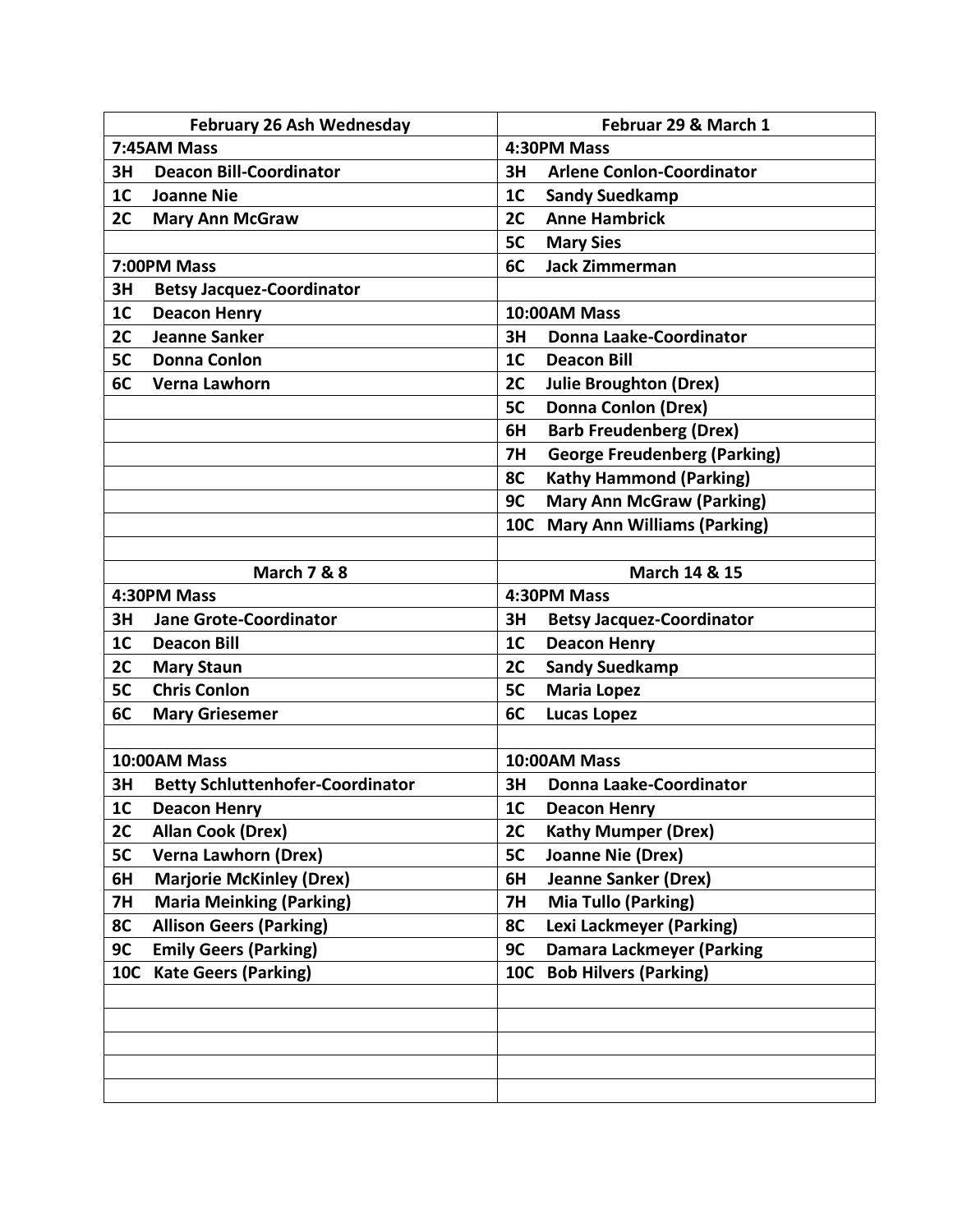| <b>March 21 &amp; 22</b> |                                         | March 28 & 29                             |  |  |
|--------------------------|-----------------------------------------|-------------------------------------------|--|--|
|                          | 4:30PM Mass                             | 4:30PM Mass                               |  |  |
| 3H                       | <b>Betsy Jacquez-Coordinator</b>        | Joanne Krekeler-Coordinator<br>3H         |  |  |
| 1 <sub>C</sub>           | <b>Deacon Henry</b>                     | 1 <sub>C</sub><br><b>Deacon Bill</b>      |  |  |
| 2C                       | <b>Mary Sies</b>                        | 2C<br><b>Sandy Suedkamp</b>               |  |  |
| 5C                       | <b>Jack Zimmerman</b>                   | 5C<br><b>Brian Perry</b>                  |  |  |
| 6C                       | <b>Chris Conlon</b>                     | 6C<br><b>Tommy Perry</b>                  |  |  |
|                          |                                         |                                           |  |  |
| 10:00AM Mass             |                                         | 10:00AM Mass                              |  |  |
| 3H                       | <b>Betty Schluttenhofer-Coordinator</b> | <b>Bill Pierani-Coordinator</b><br>3H     |  |  |
| 1 <sub>C</sub>           | <b>Deacon Bill</b>                      | 1 <sup>C</sup><br><b>Deacon Bill</b>      |  |  |
| 2C                       | <b>Debbie Simon (Drex)</b>              | 2C<br><b>Julie Broughton (Drex)</b>       |  |  |
| 5C                       | <b>Barry Smith (Drex)</b>               | <b>Donna Conlon (Drex)</b><br>5C          |  |  |
| 6H                       | Don Broughton (Drex)                    | 6H<br><b>Barb Freudenberg (Drex)</b>      |  |  |
| <b>7H</b>                | <b>Allan Cook (Parking)</b>             | <b>Mary Ann Williams (Parking)</b><br>7H  |  |  |
| 8C                       | <b>Helen Wagner (Parking)</b>           | 8C<br><b>George Freudenberg (Parking)</b> |  |  |
| 9C                       | Lois Schneider (Parking)                | <b>Kathy Hammond (Parking)</b><br>9C      |  |  |
| <b>10C</b>               | <b>Jackie Osterman (Parking)</b>        | <b>Maureen Brusman (Parking)</b><br>10C   |  |  |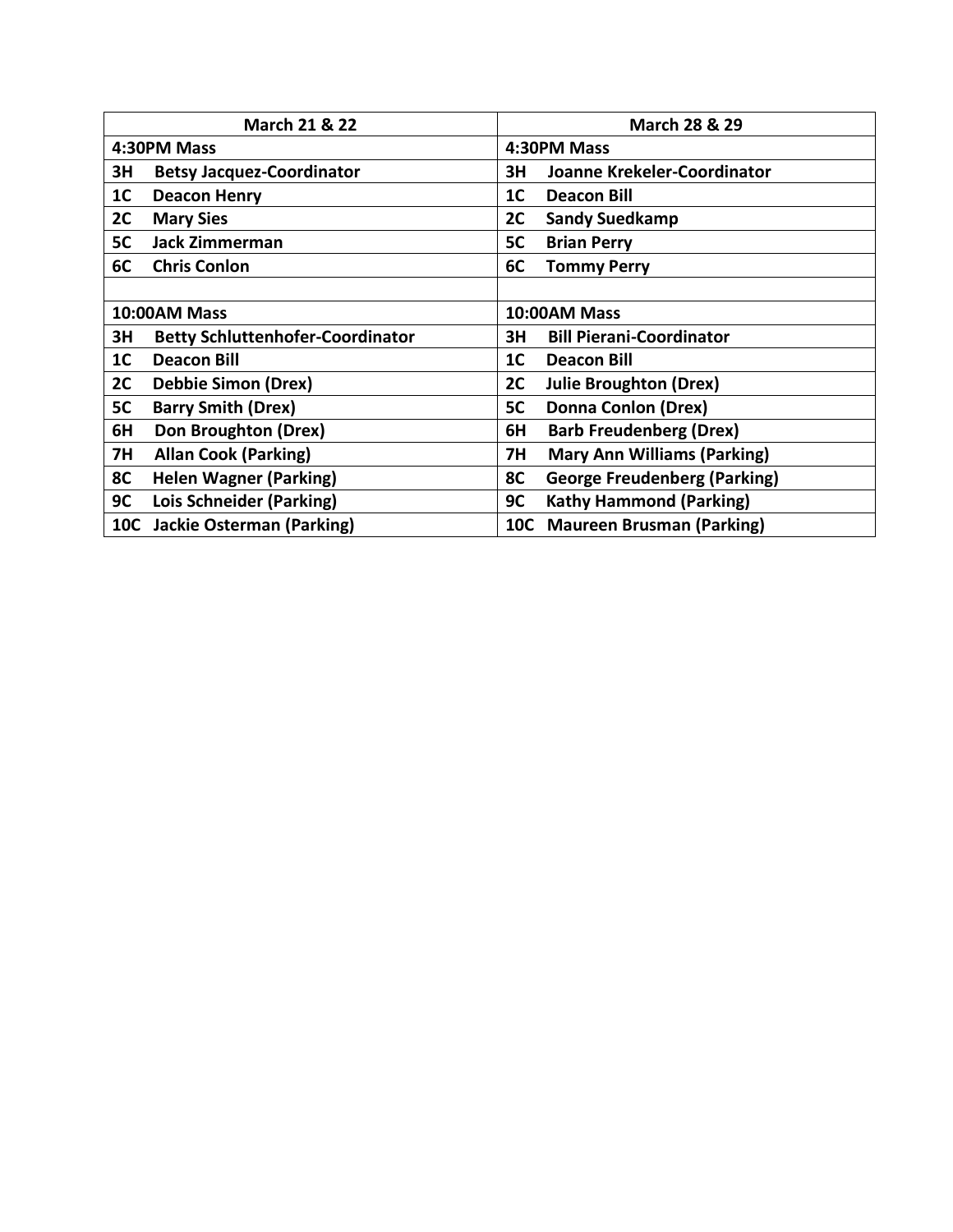## **Name Home # Cell # Email 4:30 10:00 Larry Barber 513-487-0075 x Don Broughton 513-490-1385 Francis112060@yahoo.com x x Julie Broughton 513-290-2175 x x Maureen Brusman** | 513-497-1247 | [mbrusman@gmail.com](mailto:mbrusman@gmail.com) | x **Arlene Conlon 513-631-3812 x Donna Conlon 513-731-3815 513-325-1045 x Allan Cook 513-731-7737 x Barb Freudenberg 513-376-5909 x George Freudenberg 513-310-6542 [gfreudy@gmail.com](mailto:gfreudy@gmail.com) x Allison Geers 513-531-7456 x Emily Geers 513-531-7456 x Kate Geers 513-531-7456 x Mary Griesemer** | 513-631-7570 | **[mgriesemer@fuse.net](mailto:mgriesemer@fuse.net)** | **x** | **x Jane Grote 513-351-4369 513-569-2530 [jmgrote@hotmail.com](mailto:jmgrote@hotmail.com) x x Anne Hambrick 513-731-9642 x Kathy Hammond 513-351-5086 x Bob Hilvers 513-531-5708 x Denise Hoefling 513-324-8541 Sub Only x Betsy Jacquez 513-975-2489 513-659-4788 [betsyquez@gmail.com](mailto:betsyquez@gmail.com) x x Dan Kothe 513-631-2087 x Eileen Krauss 513-841-1078 x Joanne Krekeler 513-531-6240 x Donna Laake 513-531-2169 513-470-9755 [dmlaake@gmail.com](mailto:dmlaake@gmail.com) x Lexi Lackmeyer Damara Lackmeyer Verna Lawhorn 513-731-1234 x Maria Lopez 513-652-1714 Lucas Lopez 513-652-1714 Mary Ann McGraw** | 513-429-3950 | **[Mcgraw.ma@hotmail.com](mailto:Mcgraw.ma@hotmail.com)** | x **Marjorie McKinley 513-242-1385 [marmckinley@yahoo.com](mailto:marmckinley@yahoo.com) x Maria Meinking 513-531-3424 x Kathy Mumper 513-531-3863 x Joanne Nie**  $\begin{array}{|c|c|c|c|c|} \hline 513-731-0178 & \multicolumn{1}{|c|}{\text{Niestaph62@yahoo.com}} & \multicolumn{1}{|c|}{\text{Nistaph62@yahoo.com}} \hline \end{array}$  $\begin{array}{|c|c|c|c|c|} \hline 513-731-0178 & \multicolumn{1}{|c|}{\text{Niestaph62@yahoo.com}} & \multicolumn{1}{|c|}{\text{Nistaph62@yahoo.com}} \hline \end{array}$  $\begin{array}{|c|c|c|c|c|} \hline 513-731-0178 & \multicolumn{1}{|c|}{\text{Niestaph62@yahoo.com}} & \multicolumn{1}{|c|}{\text{Nistaph62@yahoo.com}} \hline \end{array}$ **Jackie Osterman 513-309-0671 x Brian Perry 513-731-7483 [Brian.perry@dinsmore.com](mailto:Brian.perry@dinsmore.com) x x Anna Perry 513-731-7483 x Bill Pierani 513-631-6931 x Jeanne Sanker 513-396-7677 513-482-1466 [sanker@xavier.edu](mailto:sanker@xavier.edu) x Lois Schneider 513-351-0757 x Betty Schluttenhofer** | 513-351-0627 | **[Bobandbetty18@gamil.com](mailto:Bobandbetty18@gamil.com)** | **x** | **x Barb Schwallie 513-351-9738 [bakieltyka@yahoo.com](mailto:bakieltyka@yahoo.com) x David Schwallie 513-351-9738 x**

## **Eucharistic Ministers' Phone List**